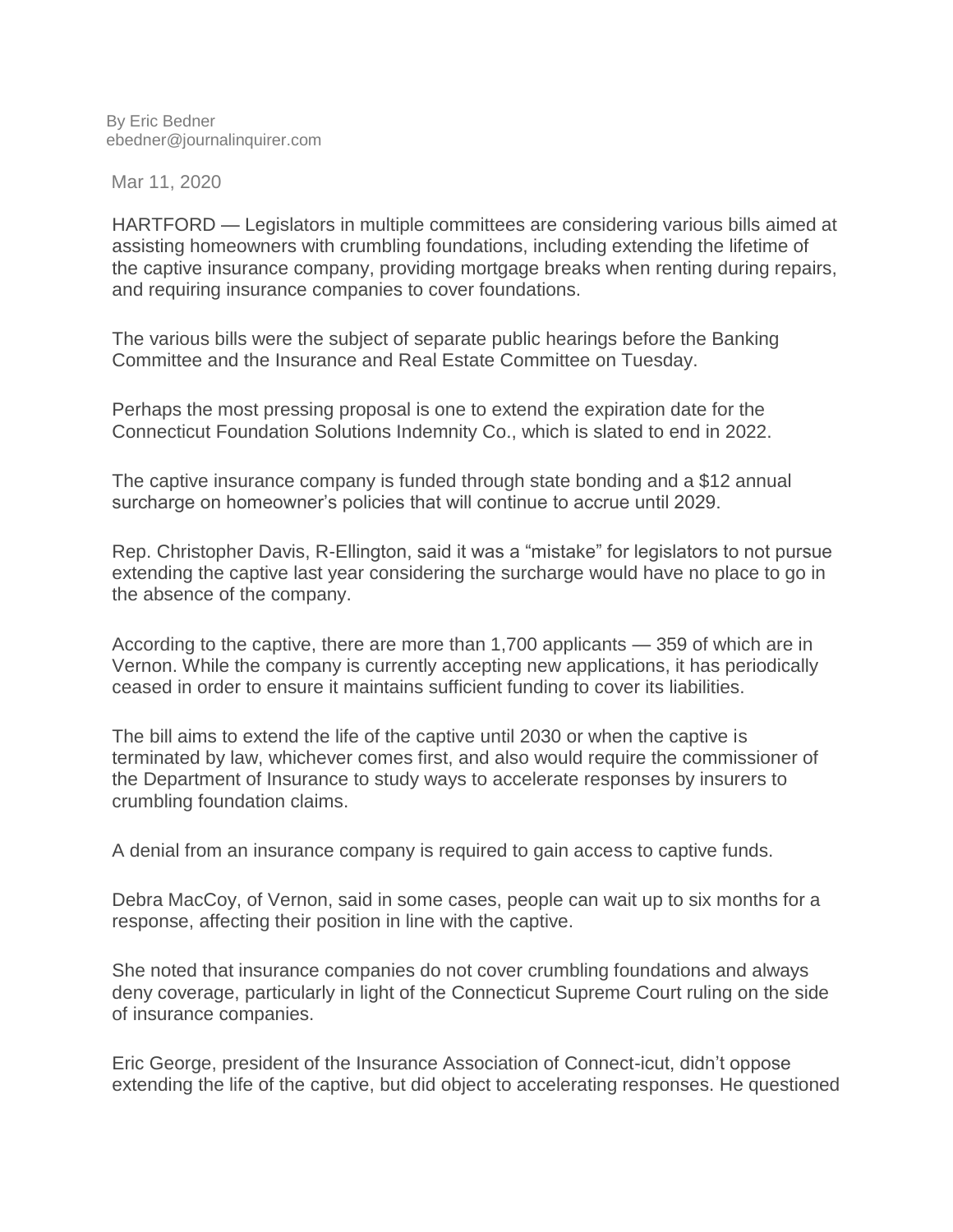why the captive would require a rejection since the Supreme Court decided insurance companies are not liable.

Jason Byko, of Coventry, spoke in favor of extending the captive. Before purchasing his home, Byko said he was told by a certified inspector that it was not affected, only to find out later that it had a severely deteriorated foundation.

He added that there are inspectors who are not qualified to determine if a house has a crumbling foundation, leading to more affected homeowners.

Legislators on both sides of the aisle are supportive of extending the life of the captive, particularly because it doesn't cost taxpayers more money.

Lawmakers also are considering a bill that would allow for a mortgage forbearance for up to 120 days that would prevent homeowners from having to pay both a mortgage and rent while getting their homes fixed.

Under the proposal, the additional three months would be tacked on to the end of a mortgage without affecting the homeowner's credit.

"This does not cost the financial institution one penny," Delnicki said.

Vernon resident Gretchen Shea noted that there likely will be additional costs for condominium owners other than living expenses due to increased fees to help cover the cost of replacing foundations, giving more importance to a forbearance.

Sen. Daniel Champagne, R-Vernon, added that banks should be supportive of the measure because it would restore homes to their true value rather than people potentially walking away from a home worth far less than what it should be.

"The banks are the biggest stakeholder in this because there's many people walking away from their home," MacCoy said, adding that "homeowners are doing all the heavy lifting" in protecting the banks' assets — homes with mortgages.

It also would restore property taxes to municipalities, including Vernon, of which Champagne is the mayor.

"We've lost hundreds of thousands of dollars," with "a considerable amount" coming from Ryefield Condominiums, where Shea and MacCoy's son both live, Champagne said.